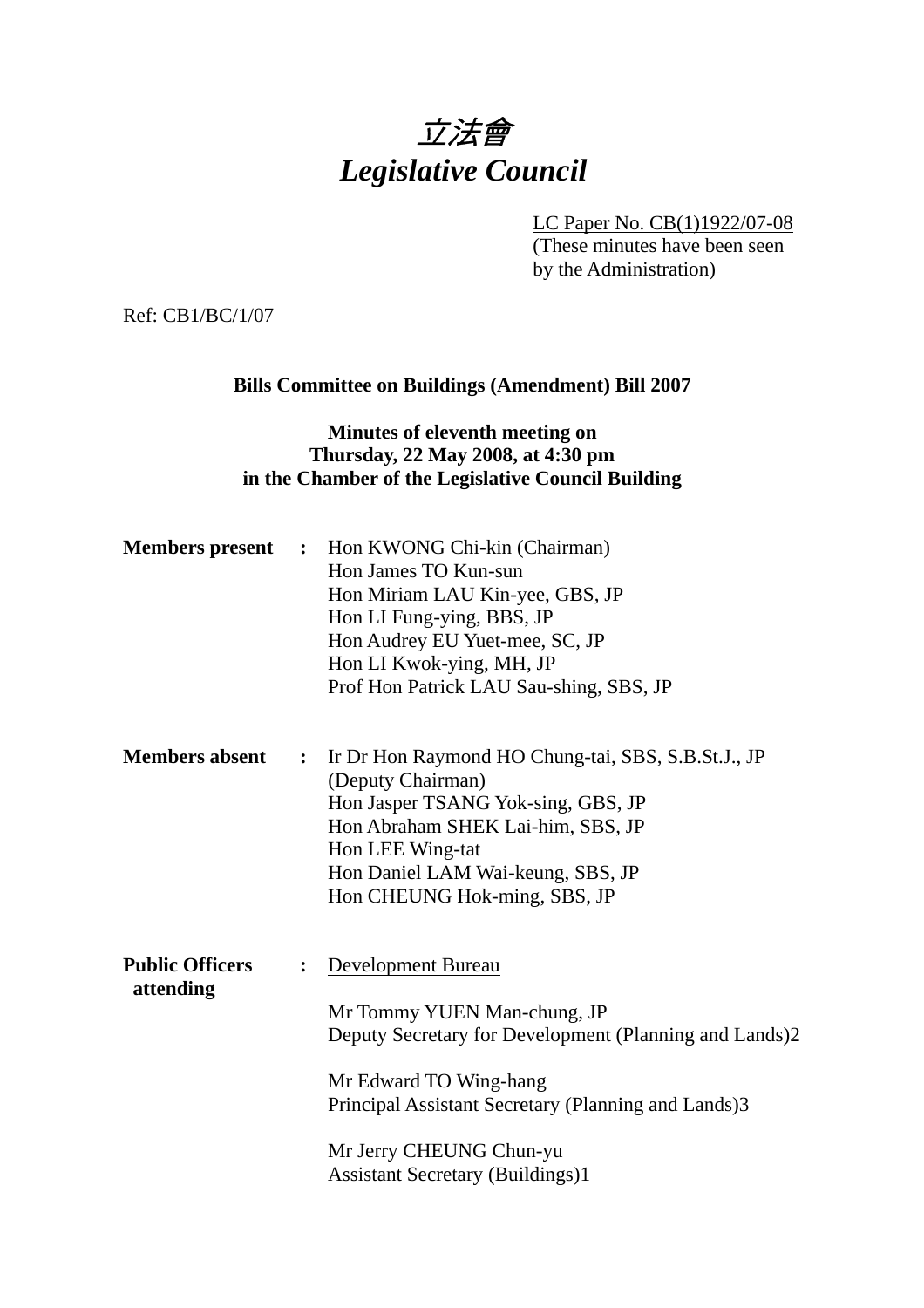|        |    |                              | <b>Buildings Department</b>                                                                                                                                                                                    |
|--------|----|------------------------------|----------------------------------------------------------------------------------------------------------------------------------------------------------------------------------------------------------------|
|        |    |                              | Mr CHEUNG Hau-wai, JP<br>Director of Buildings                                                                                                                                                                 |
|        |    |                              | Mr LAM Siu-tong<br><b>Assistant Director (Support)</b>                                                                                                                                                         |
|        |    |                              | <b>Department of Justice</b>                                                                                                                                                                                   |
|        |    |                              | Mr Allen LAI Kai-pang<br><b>Senior Government Counsel</b>                                                                                                                                                      |
|        |    |                              | Ms Carmen CHU Ying-hung<br><b>Senior Government Counsel</b>                                                                                                                                                    |
|        |    | <b>Clerk in attendance:</b>  | Ms YUE Tin-po<br>Chief Council Secretary (1)3                                                                                                                                                                  |
|        |    | <b>Staff in attendance :</b> | Mr Stephen LAM<br><b>Assistant Legal Adviser 4</b>                                                                                                                                                             |
|        |    |                              | Ms Guy YIP<br>Senior Council Secretary (1)5                                                                                                                                                                    |
| Action |    |                              | <b>Confirmation of minutes of meeting</b><br>(LC Paper No. CB(1)1508/07-08<br>-- Minutes of meeting on 22 April<br>2008)                                                                                       |
|        |    |                              | The minutes of the meeting held on 22 April 2008 were confirmed.                                                                                                                                               |
|        | П. |                              | <b>Meeting with the Administration</b><br>(LC Paper No. CB(1)1600/07-08(01)<br>-- Administration's response<br>to<br>issues raised<br><b>Bills</b><br>the<br>at<br>Committee<br>meeting<br>on<br>27 March 2008 |
|        |    |                              | LC Paper No. $CB(1)1600/07-08(02)$<br>-- Administration's response<br>to<br>raised<br>the<br><b>Bills</b><br>issues<br>at<br>Committee meetings on 22 and<br>29 April 2008                                     |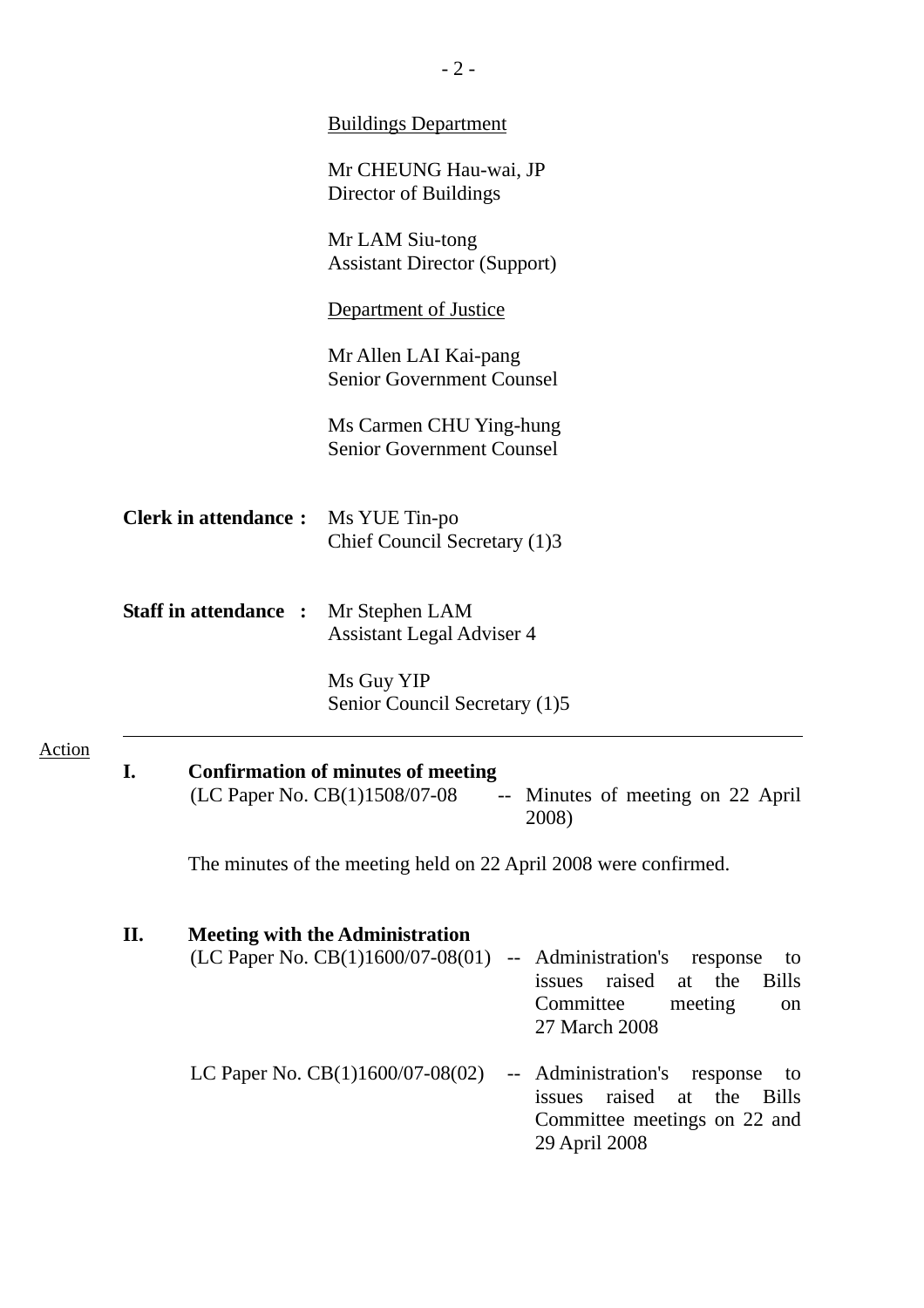$LC$  Paper No.  $CR(1)1600/07.08(03)$  Draft Committee Stage

| LC 1 april 110. CD(1/1000/07-00(02)                  | $D_1$ $U_2$ $U_3$ $U_4$ $U_5$ $U_6$ $U_7$ $U_8$ $U_9$ $U_9$ $U_9$ $U_9$ $U_9$ $U_9$ $U_9$ $U_9$ $U_9$ $U_9$ $U_9$ $U_9$ $U_9$ $U_9$ $U_9$ $U_9$ $U_9$ $U_9$ $U_9$ $U_9$ $U_9$ $U_9$ $U_9$ $U_9$ $U_9$ $U_9$ $U_9$ $U_9$ $U_9$<br>amendments proposed by the<br>Administration |
|------------------------------------------------------|-------------------------------------------------------------------------------------------------------------------------------------------------------------------------------------------------------------------------------------------------------------------------------|
| Other relevant papers<br>LC Paper No. CB(3)173/07-08 | -- The Bill                                                                                                                                                                                                                                                                   |
| LC Paper No. $CB(1)473/07-08(01)$                    | -- Marked-up copy of the Bill<br>prepared by the Legal Service<br>Division                                                                                                                                                                                                    |
| LC Paper No. $CB(1)1043/07-08(01)$                   | -- Draft Revisions to the Bill –<br>Clause 3                                                                                                                                                                                                                                  |
| LC Paper No. $CB(1)1146/07-08(01)$                   | -- Draft Revisions to the Bill –<br>Clauses 6, 7, 9, 13, 15, 18, 21,<br>22, 24, 26, 27, 28 and 42                                                                                                                                                                             |
| Ref: DEVB(PL-B) 30/30/120                            | -- The Legislative Council Brief<br>on "Buildings (Amendment) Bill<br>issued<br>2007"<br>by<br>the<br>Development Bureau                                                                                                                                                      |
| LC Paper No. $CB(1)927/07-08(02)$                    | -- Preliminary draft of Building<br>(Minor Works and Related<br>Matters) Regulation<br>and<br>Schedule of Minor Works<br>provided by the Administration)                                                                                                                      |

The Administration's response to issues raised at the meetings held on 22 and 29 April 2008

2. The Bills Committee deliberated (Index of proceedings attached at **Appendix**).

Admin 3. The Administration was requested to re-consider the revised drafting of new sections 4A and 9AA (appointment of registered professionals/registered minor works contractors (RMWCs)) taking into account members' views that while further safeguards should be provided for building owners concerning the criminal liabilities against non-compliance with the proposed minor works control regime, the liabilities of building professionals and contractors under the proposed regime should not be relaxed. Consideration should also be given to retain "the person for whom minor works are to be carried out" as proposed in the previous drafting. Where appropriate, alternative formulations to amend the drafting of new sections 4A and 9AA should be provided for members' consideration.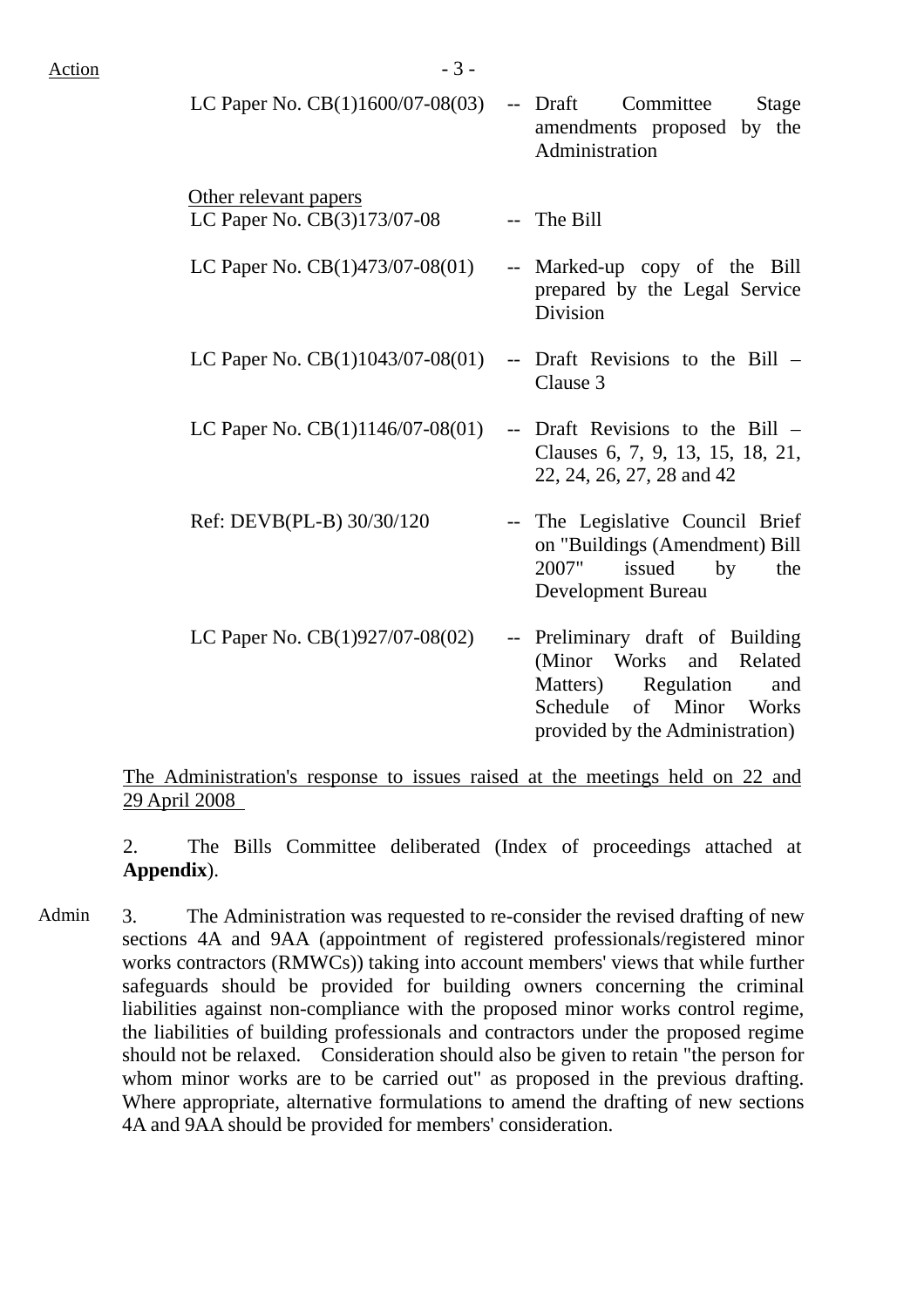## Date of next meeting

4. The Chairman reminded members that the twelfth meeting of the Bills Committee would be held on Tuesday, 27 May 2008 at 10:45 am to discuss the outstanding issues.

## **III. Any other business**

5. There being no other business, the meeting ended at 6:30 pm.

Council Business Division 1 Legislative Council Secretariat 17 June 2008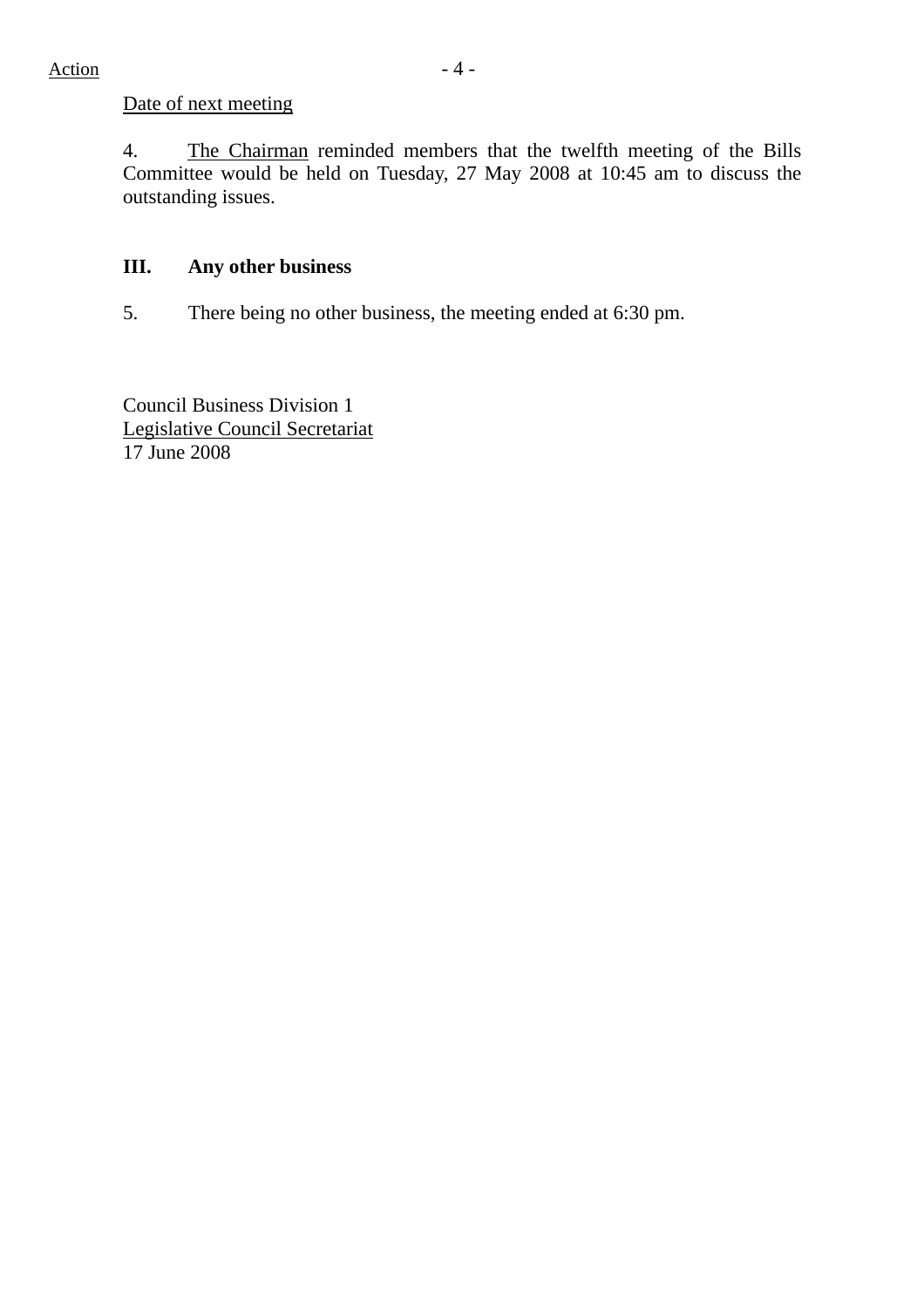#### **Proceedings of eleventh meeting of Bills Committee on Buildings (Amendment) Bill 2007 on Thursday, 22 May 2008, at 4:30 pm in the Chamber of the Legislative Council Building**

| <b>Time</b><br>marker | <b>Speaker</b>                                                                                                                              | Subject(s)                                                                                                                                                                                                                                                                                                                                                                                                                                                                                                                                                                                                                                                                                                                                                                                                                                                                                                                                                                                                                                                                                                                                                                                                                                                                                                                                                                                                                                                                                                                                                                                                                                                                                                                                                                                                                                                                  | <b>Action</b><br>required                                                                            |
|-----------------------|---------------------------------------------------------------------------------------------------------------------------------------------|-----------------------------------------------------------------------------------------------------------------------------------------------------------------------------------------------------------------------------------------------------------------------------------------------------------------------------------------------------------------------------------------------------------------------------------------------------------------------------------------------------------------------------------------------------------------------------------------------------------------------------------------------------------------------------------------------------------------------------------------------------------------------------------------------------------------------------------------------------------------------------------------------------------------------------------------------------------------------------------------------------------------------------------------------------------------------------------------------------------------------------------------------------------------------------------------------------------------------------------------------------------------------------------------------------------------------------------------------------------------------------------------------------------------------------------------------------------------------------------------------------------------------------------------------------------------------------------------------------------------------------------------------------------------------------------------------------------------------------------------------------------------------------------------------------------------------------------------------------------------------------|------------------------------------------------------------------------------------------------------|
| $000700 -$<br>000733  | Chairman                                                                                                                                    | Confirmation of minutes of the meeting held on<br>22 April 2008 (LC Paper No. CB(1)1508/07-08)                                                                                                                                                                                                                                                                                                                                                                                                                                                                                                                                                                                                                                                                                                                                                                                                                                                                                                                                                                                                                                                                                                                                                                                                                                                                                                                                                                                                                                                                                                                                                                                                                                                                                                                                                                              |                                                                                                      |
| $000734 -$<br>014211  | Chairman<br>Administration<br>Ms Audrey EU<br>Ms Miriam LAU<br>Ms LI Fung-ying<br>Assistant<br>Legal<br>Adviser 4 (ALA)<br>Prof Patrick LAU | The Administration's response to issues raised at<br>meetings on 22 and 29 April 2008 - proposed<br>amendments to sections 4A and 9AA<br>(Annex A to LC Paper No. $CB(1)1600/07-08(01)$ )<br>Ms Audrey EU noted with concern that in<br>(a)<br>newly revised sections 4A and 9AA, the<br>definition of "the person" had been changed<br>from "for whom minor works are to be carried<br>out" in previous new sections 4A and 9AA to<br>"who arranged for the works to be commenced<br>or carried out". She opined that the revised<br>definition would extend the scope of coverage<br>to not only the building owners but also other<br>involved<br>persons<br>in<br>the<br>multi-layer<br>subcontracting of minor works, such as the<br>main contractor and sub-contractor(s). While<br>she considered that further safeguards should<br>be provided to building owners concerning<br>their liabilities under the proposed minor<br>works control regime, she pointed out that<br>when reading new sections $4A(2)$ and $9AA(2)$<br>together with new sections $4A(2A)$ and<br>9AA(2A) (the latter two provisions specified<br>that "a person who has appointed another<br>person to arrange for the commencement or<br>carrying out of minor works is not to be<br>regarded as a person who arranged for the<br>commencement or carrying out of minor<br>works"), the provisions would provide leeway<br>for the main contractor and subcontractor(s) to<br>evade their liabilities under the proposed minor<br>works control regime even if they knowingly<br>contravened the requirement to<br>appoint<br>registered professionals/RMWCs so long as<br>they had appointed another person to arrange<br>the minor works. Consideration should be<br>given to retain "the person for whom minor<br>works are to be carried out" as proposed in the<br>previous drafting. | The<br>Administration to<br>take<br>action<br>as<br>stated<br>in<br>paragraph 3<br>of<br>the minutes |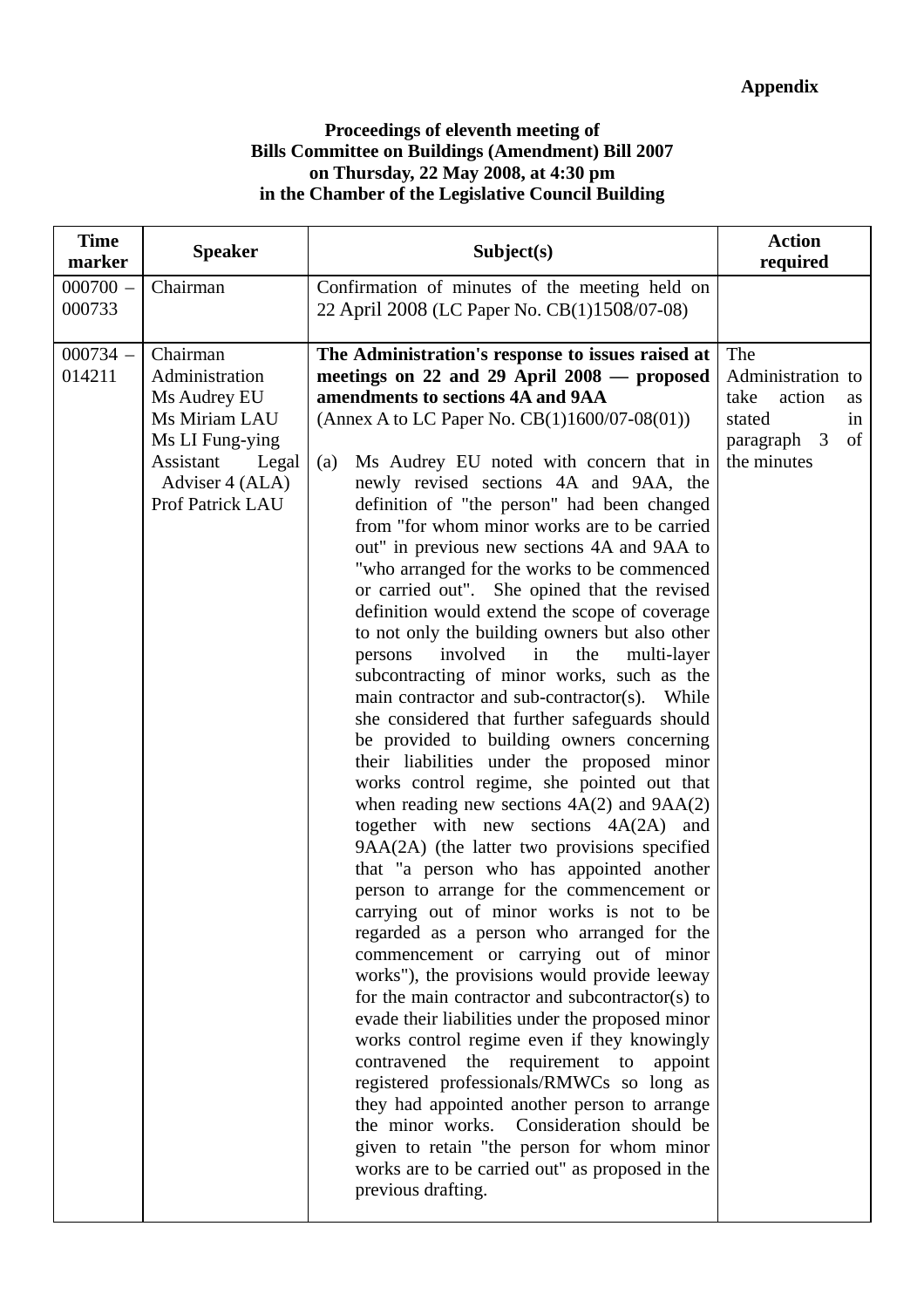| <b>Time</b><br>marker | <b>Speaker</b> | Subject(s)                                                                                                                                                                                                                                                                                                                                                                                                                                                                                                                                                                                                                                                                                                                                                                                                                                                                                                                                                                                                                                                                                                                                                                        | <b>Action</b><br>required |
|-----------------------|----------------|-----------------------------------------------------------------------------------------------------------------------------------------------------------------------------------------------------------------------------------------------------------------------------------------------------------------------------------------------------------------------------------------------------------------------------------------------------------------------------------------------------------------------------------------------------------------------------------------------------------------------------------------------------------------------------------------------------------------------------------------------------------------------------------------------------------------------------------------------------------------------------------------------------------------------------------------------------------------------------------------------------------------------------------------------------------------------------------------------------------------------------------------------------------------------------------|---------------------------|
|                       |                | Administration explained that<br>The<br>(b)<br>new<br>sections $4A(2)$ , $4A(2A)$ , $9AA(2)$ and $9AA(2A)$<br>were proposed to address members' concern<br>that further safeguards should be provided for<br>building owners concerning their liabilities to<br>comply with the proposed minor works control<br>Although the scope of coverage<br>regime.<br>would be extended to the effect that the<br>liabilities<br>of<br>main<br>contractors<br>and<br>subcontractors might be exempted as a result<br>of the multi-layer subcontracting, they would<br>still be liable for prosecution if they knowingly<br>contravened the proposed minor works control<br>regime against offences such as conspiracy and<br>incitement, etc., as prescribed under other<br>criminal laws as well as common laws.<br>Moreover, checks and balances would also be<br>in place to require building owners and<br>building professionals to comply with the<br>proposed minor works control regime.<br>For<br>instance, building owners would be responsible<br>for rectifying unauthorized building works and<br>building professionals would be subject to<br>sanctions for non-compliance. |                           |
|                       |                | Ms Miriam LAU recalled that it was members'<br>(c)<br>view that the previous drafting of proposed<br>sections 4A, 9AA and 40(1AB) were not clear<br>enough to provide a safety net for building<br>owners who might be unaware of their<br>liabilities under the proposed minor works<br>She<br>the<br>control<br>noted<br>system.<br>Administration's efforts to express more clearly<br>the conditions under which building owners<br>might be exempted from their liabilities and<br>considered that further amendments could be<br>made to improve the current drafting of new<br>sections $4A(2A)$ and $9AA(2A)$ to address<br>Ms Audrey EU's concern.                                                                                                                                                                                                                                                                                                                                                                                                                                                                                                                       |                           |
|                       |                | Discussion on the addition of wordings "unless"<br>(d)<br>the person who has appointed another person<br>to arrange for the commencement or carrying<br>out of minor works does not know that the<br>person being appointed is not a qualified<br><b>or</b><br>knowingly<br>contravened<br>person<br>the<br>requirement to appoint a qualified person" at<br>the end of new sections 4A(2A) and 9AA(2A)<br>as proposed by ALA.                                                                                                                                                                                                                                                                                                                                                                                                                                                                                                                                                                                                                                                                                                                                                    |                           |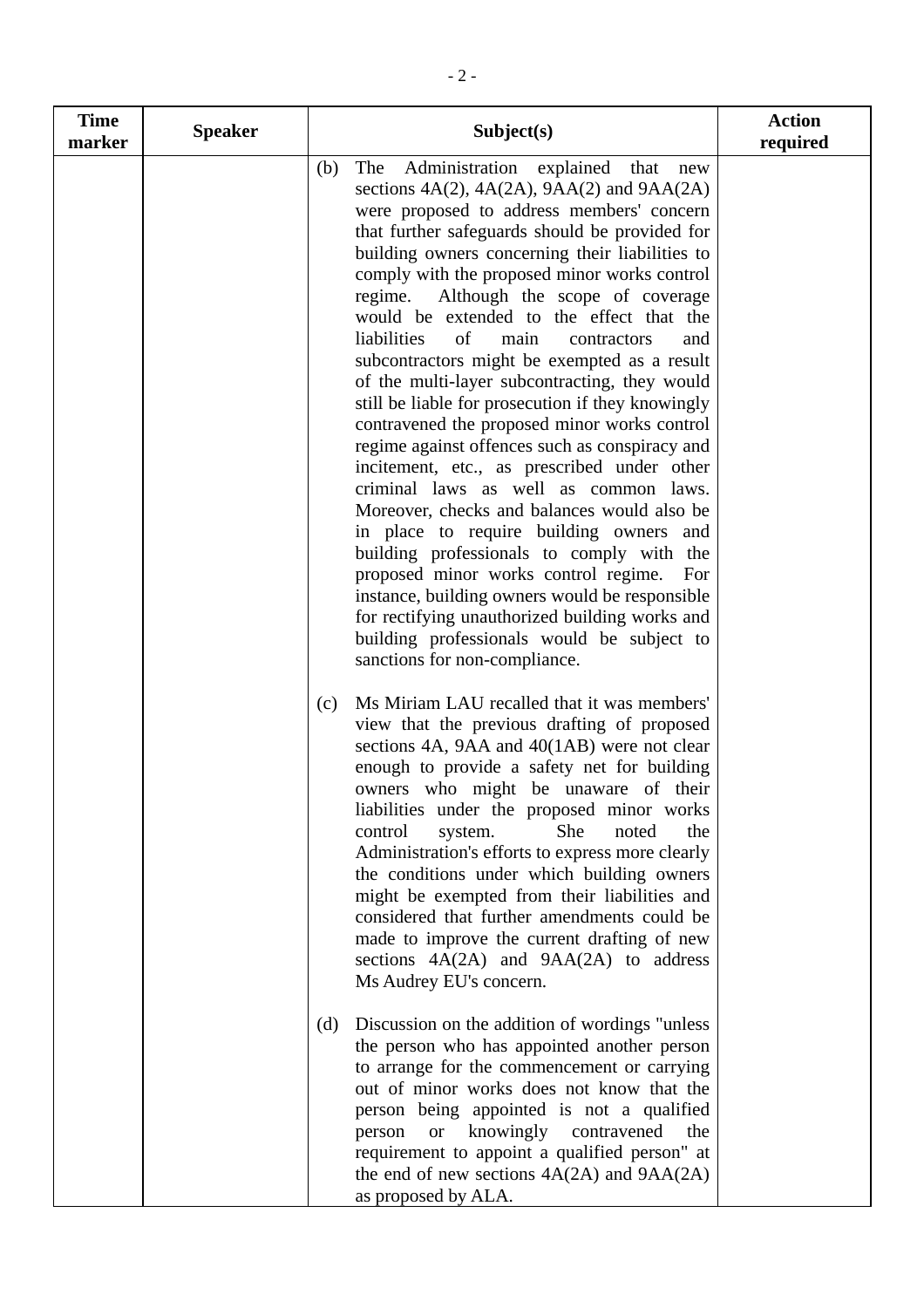| <b>Time</b><br>marker | <b>Speaker</b>             | Subject(s)                                                                                                                                                                                                                                                                                                                                                                                                                                                                                                                                                                                                                                                                                                                                                                                                                                                                                                                                                                                                              | <b>Action</b><br>required |
|-----------------------|----------------------------|-------------------------------------------------------------------------------------------------------------------------------------------------------------------------------------------------------------------------------------------------------------------------------------------------------------------------------------------------------------------------------------------------------------------------------------------------------------------------------------------------------------------------------------------------------------------------------------------------------------------------------------------------------------------------------------------------------------------------------------------------------------------------------------------------------------------------------------------------------------------------------------------------------------------------------------------------------------------------------------------------------------------------|---------------------------|
|                       |                            | Discussion on the addition of wordings "unless"<br>(e)<br>that<br>person<br>knows<br>the<br>building<br>the<br>professionals/contractors are not the prescribed<br>professionals/contractors" at the end of new<br>sections $4A(2A)$ and $9AA(2A)$ as proposed by<br>the Administration.                                                                                                                                                                                                                                                                                                                                                                                                                                                                                                                                                                                                                                                                                                                                |                           |
|                       |                            | Ms LI Fung-ying referred to the concern<br>(f)<br>previously raised by members and deputations<br>that building owners should not be liable for<br>the appointment of unqualified persons if the<br>concerned minor works were arranged by a<br>third party, such as an air-conditioning retailer<br>providing installation<br>service<br>of<br>the<br>air-conditioners. She noted that the liabilities<br>of building owners under such circumstances<br>would be exempted under new sections<br>$4A(2A)$ and $9AA(2A)$ .                                                                                                                                                                                                                                                                                                                                                                                                                                                                                              |                           |
|                       |                            | The Chairman suggested that to ensure the<br>(g)<br>safety net would not be cast too wide, the<br>liabilities of relevant persons under new<br>sections 4A and 9AA might be differentiated<br>according to the nature and scale of minor<br>works to be carried out. As the appointment<br>of registered professionals under new section<br>4A would be required for the carrying out of<br>Class I minor works and the construction<br>process of such minor works would normally<br>supervised and coordinated by<br>the<br>be<br>building professionals,<br>appointed<br>the<br>Administration said that it might consider<br>deleting new section $4A(2A)$ in response to the<br>Chairman's<br>suggestion.<br>Regarding the<br>appointment of RMWCs under new section<br>9AA, the Administration considered that<br>9AA(2A) should be retained as the section<br>governed small-scale minor works that were<br>commonly conducted by building owners by<br>hiring contractors and safeguards should be<br>provided. |                           |
| $014212 -$<br>014433  | Chairman<br>Administration | The Administration's response to issues raised at<br>the meeting on 22 and 29 April 2008 — summary<br>of offences<br>applicable to building<br>table<br>owners/tenants<br>(Annex B to LC Paper No. CB(1)1600/07-08(02))                                                                                                                                                                                                                                                                                                                                                                                                                                                                                                                                                                                                                                                                                                                                                                                                 |                           |